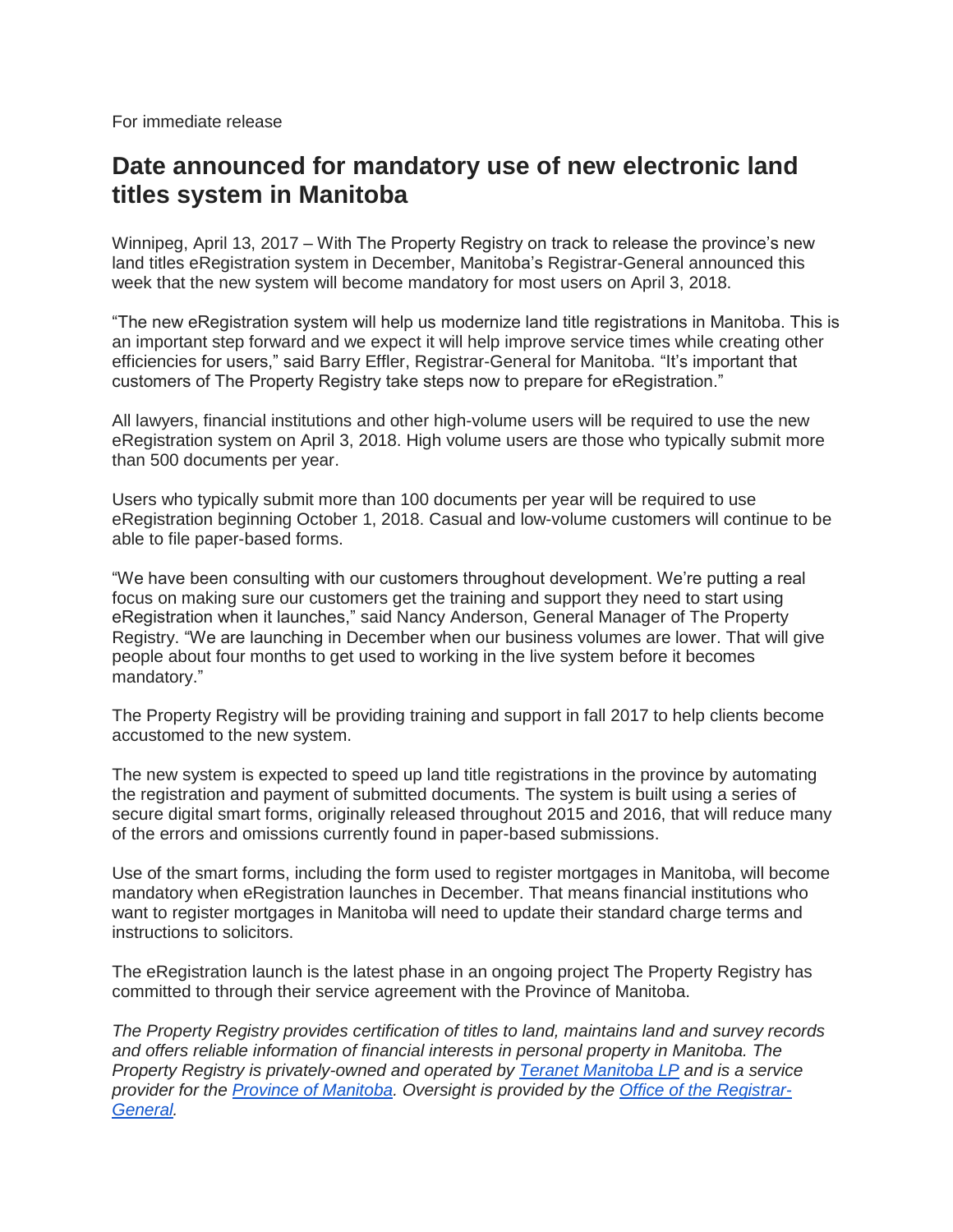Media contact: Ashlee Espenell Communications Coordinator The Property Registry 204-949-7369 [Ashlee.Espenell@tprmb.ca](mailto:Ashlee.Espenell@tprmb.ca)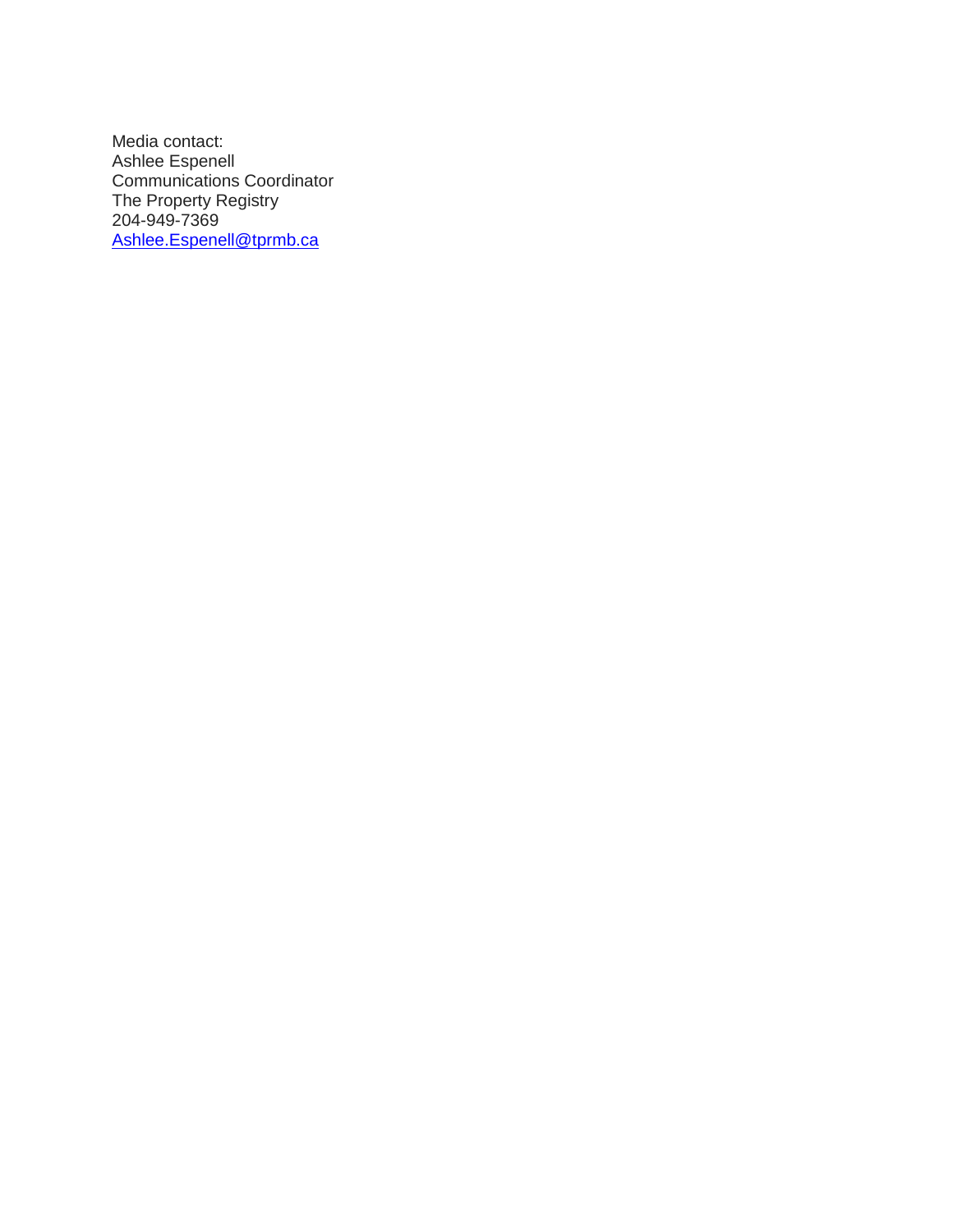# **About eRegistration**

#### **What's new**

TPR is currently developing a new, electronic registration (eRegistration) system. The eRegistration system will allow clients to collaborate and electronically-submit documents and payment to TPR for registration. It will eventually replace the existing, paper-based submission system. The eRegistration system will launch in December 2017.

New system will launch with four smart forms:

- Mortgage
- Caveat
- Discharge
- Transfer

All other forms will be accepted as scanned documents and uploaded within the system.

#### **Benefits**

Provides secure online access to register land title documents.

Faster processing times for documents, especially during busy periods. Bottlenecks usually occur at larger offices such as Winnipeg. The new system will allow TPR to assign documents to staff around the province which will reduce overall wait times.

Allows digital sharing of documents with other users (i.e. law firms can share documents electronically instead of couriering hard copies).

Smart forms eliminate many errors that occur in manual paper-based forms. This will minimize the number of applications that are rejected or flagged for deficiencies. Customers cite deficiencies as a major irritant as it slows down document processing and can affect their customer service.

Provides longer hours in which to submit documents. The new portal to be open from 6 a.m. to 10 p.m. Monday through Saturday, and 9 a.m. to 10 p.m. on Sundays. The current submission hours are 8:30 a.m. to 4:30 p.m. Monday through Friday.

Registration numbers will be automatically assigned by the system within official registration hours. This will mean clients will receive registration numbers much quicker than in the current process.

Allows for more convenient electronic and automatic payment options.